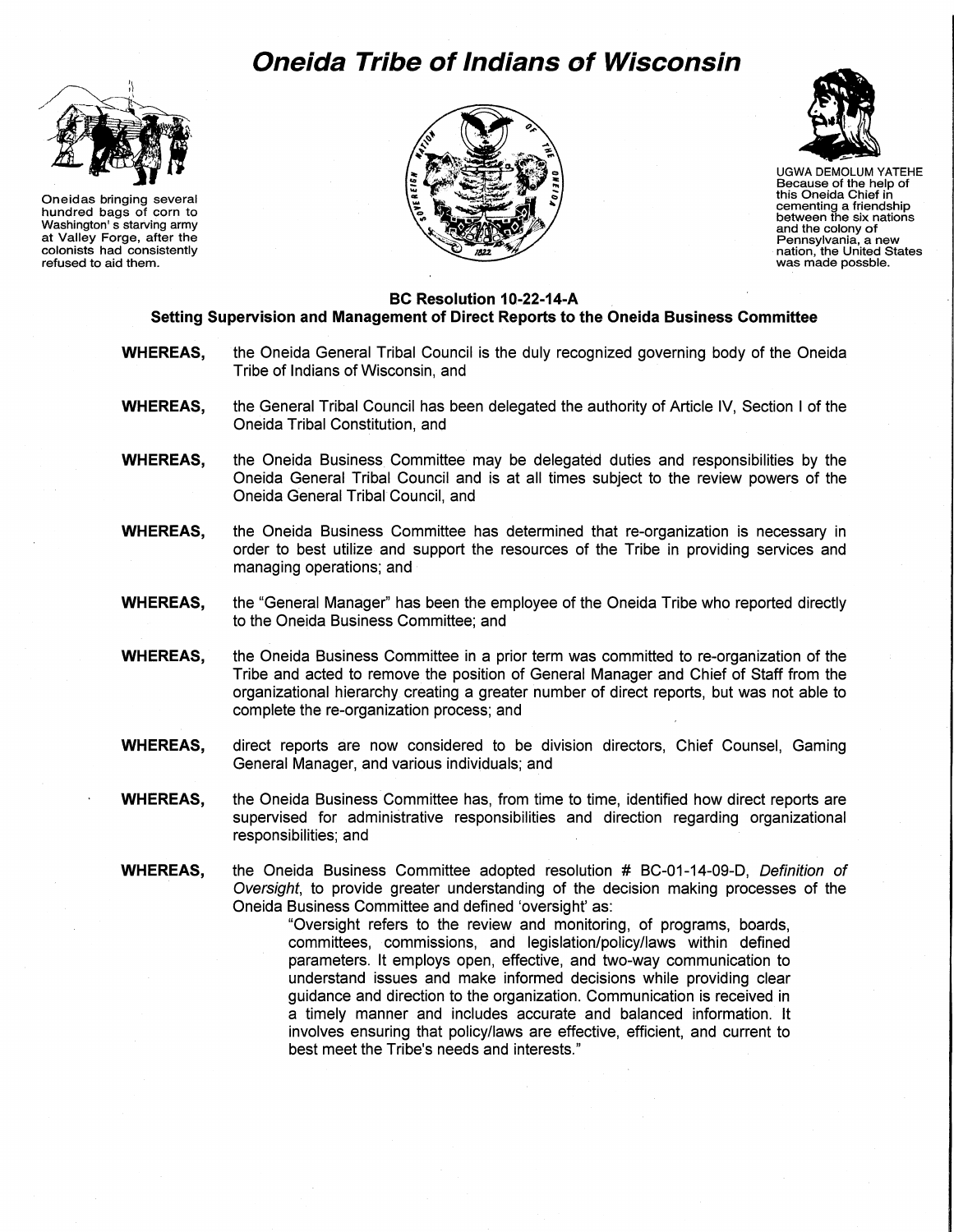**WHEREAS,** the Oneida Business Committee desires to re-define how direct reports are supervised and given direction that is consistent with the strategic vision and group agreements developed and agreed to after concluding the initial strategic planning activities;

NOW THEREFORE BE IT RESOLVED, the Oneida Business Committee does hereby supersede all prior motions and resolutions in conflict with the directives set forth in this resolution.

**BE IT FURTHER RESOLVED, that for the purposes of this resolution, "direct reports" are defined as the** following positions within the Tribe:

| <b>AREA MGR-HRD</b>            | Danforth, Geraldine R        |
|--------------------------------|------------------------------|
| AREA MGR-RETAIL PROFIT         | Doxtator, Michele M          |
| <b>COORD-SELF GOVERNANCE</b>   | Johns, Christopher G         |
| <b>COUNSEL-CHIEF</b>           | House, Jo A                  |
| DIR-EMERGENCY MANAGEMENT       | Gresham, Kaylynn             |
| <b>DIR-LEGISLATIVE AFFAIRS</b> | King, Nathaniel S            |
| DIR-MEDICAL                    | Vir, Ravinder                |
| DIV DIR-COMPREHENSIVE HLTH     | Danforth, Debra J            |
| DIV DIR-DEVELOPMENT            | Rentmeester, Wilbert         |
| DIV DIR-ENVIRONMENTAL HLTH     | Pelky, Patrick J             |
| DIV DIR-GOVERNMENTAL           | White, Donald R              |
| DIV DIR-INTERNAL SERVICES      | Buckley, Joanie L            |
| <b>MGR-GENERAL GAMING</b>      | Cornelius, Louise C          |
| <b>OMBUDSPERSON</b>            | Mclester Heim, Dianne-Lynn L |
| SUPER-ORGANIZATION DEVELOPMENT | Burkhart, Melanie H          |

BE IT FURTHER RESOLVED, that the Oneida Business Committee delegates to the officers (Chairwoman, Vice-Chairwoman, Treasurer and Secretary) the authority and responsibility of administrative supervision of direct reports.

- 1. Administrative supervision shall be defined as matters involving the individual personnel requests such as use of personal or vacation time, performance tracking and accounting related sign-off activities.
- 2. Administrative supervision requests shall be routed through the Tribal Secretary's Office which shall be responsible for logging in requests and documenting the results of the officer decisions.

BE IT FURTHER RESOLVED, that the Oneida Business Committee delegates to the officers (Chairwoman, Vice-Chairwoman, Treasurer and Secretary) the authority and responsibility of providing direction to direct reports regarding organizational activities. Direction regarding organizational activities shall be defined as providing advice and opinion regarding the policy decisions made by the Oneida Business Committee, and shall exclude the authority to direct specific action.

BE IT FURTHER RESOLVED, that the Oneida Business Committee delegation to the officers includes the expectation that the officers will act by majority vote and, in all cases, to attempt consensus decision making as agreed to from the initial strategic planning activities.

BE IT FURTHER RESOLVED, that the Oneida Business Committee directs the Secretary to forward this resolution to the Human Resources Department to identify the necessary amendments to the administrative processes and procedures to fully implement this resolution in a timely manner.

BE IT FINALLY RESOLVED, that this resolution shall be effective upon adoption.